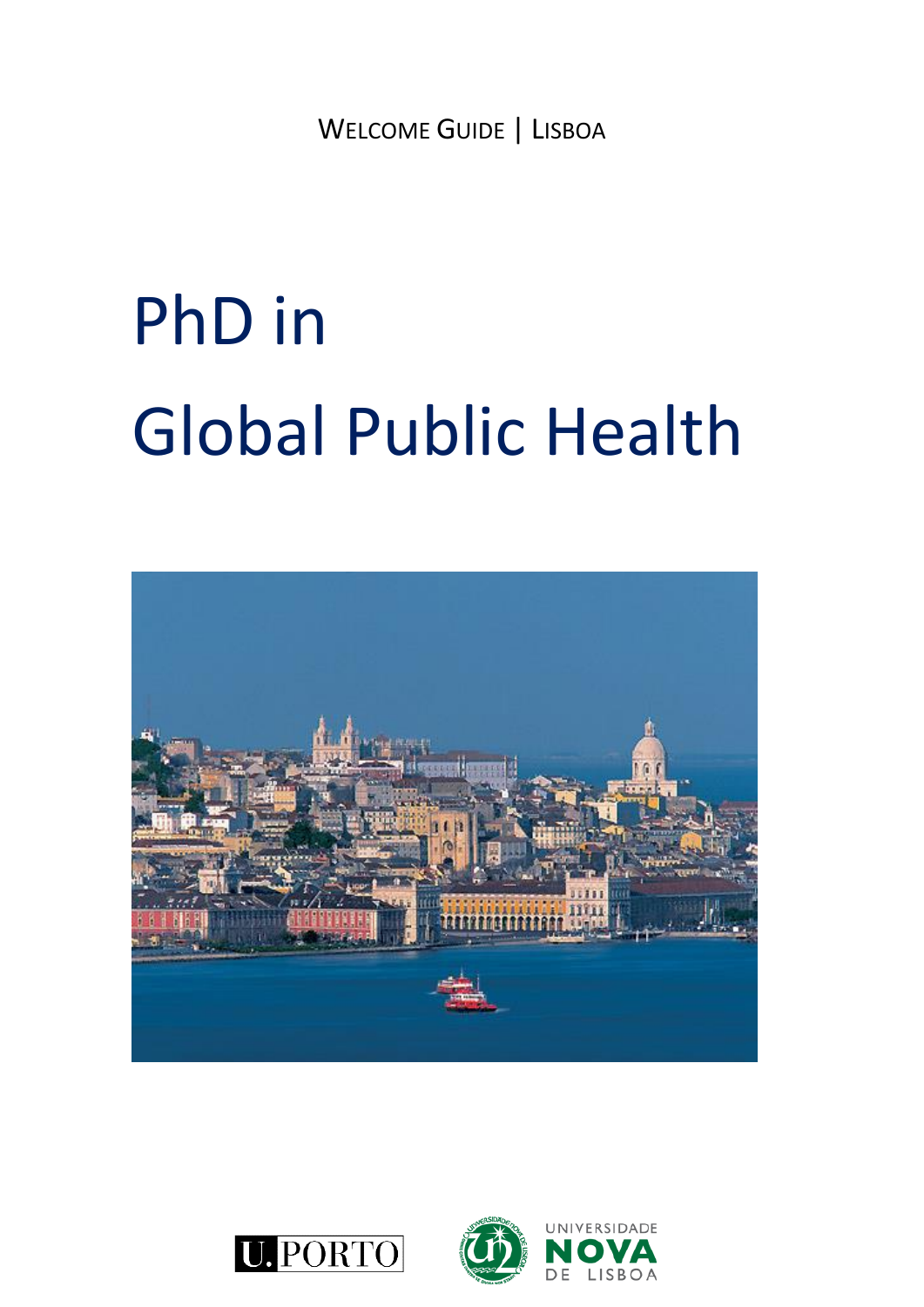### VENUE

The lectures of the Global Public Health PhD program in Lisboa will take place at:

- Escola Nacional de Saúde Pública (ENSP)
- Instituto de Higiene e Medicina Tropical (IHMT)
- NOVA Medical School | Faculdade de Ciências Médicas (NMS|FCM)



Map of Lisboa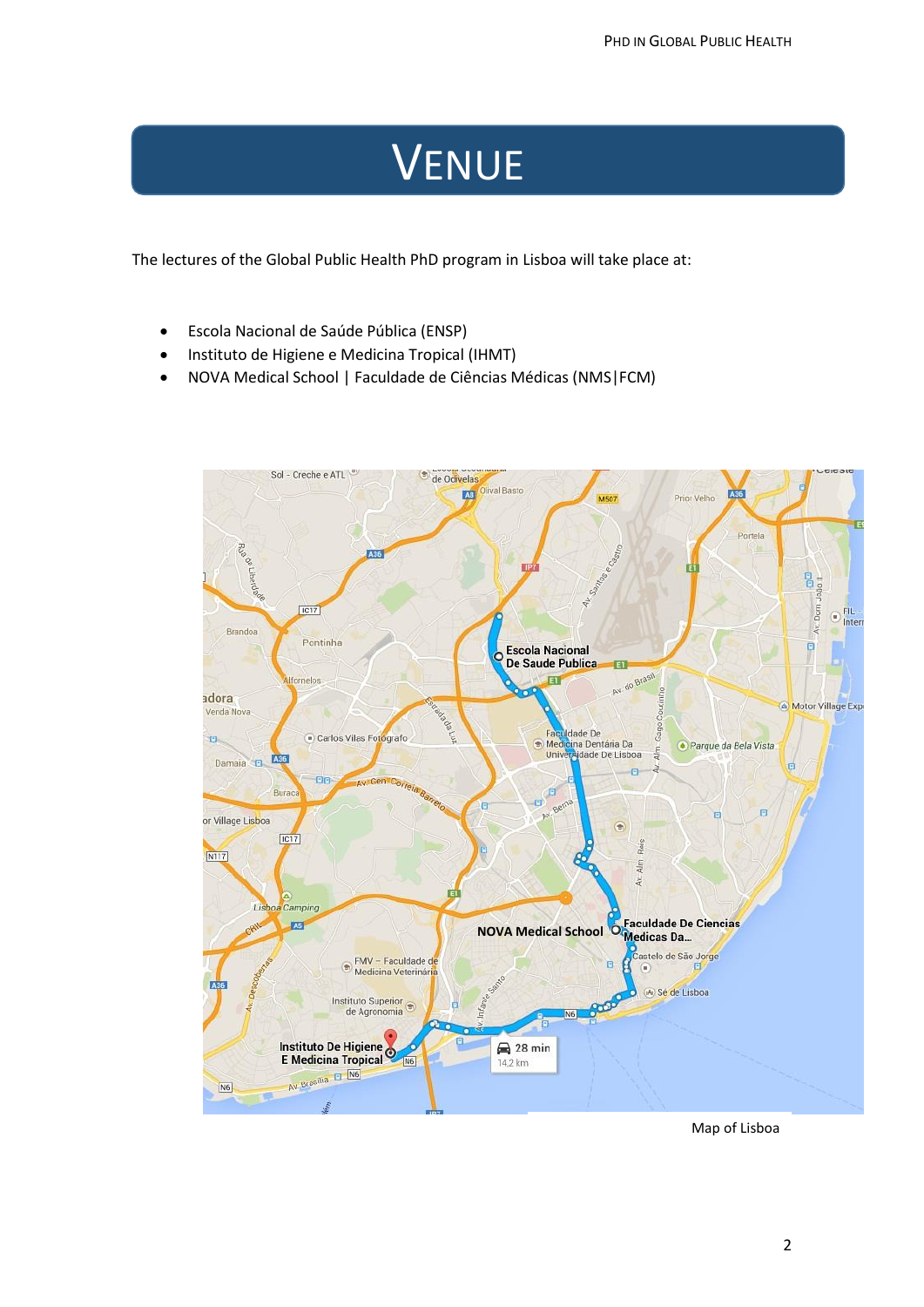### HOW TO GET TO ENSP

ESCOLA NACIONAL DE SAÚDE PÚBLICA



#### **GPS COORDINATES**

38º 45' 52' N, 9º 9´51" W

#### BY BUS

#747: exit at AV. Raínha D. Amélia #767: exit near BP gas station

#### BY SUBWAY

Green and Yellow Line - Campo Grande Station Green Line – Telheiras Station

#### ENSP'S PRIVATE CAR PARKING

Master and PhD students are allowed to park at ENSP's car parking for free.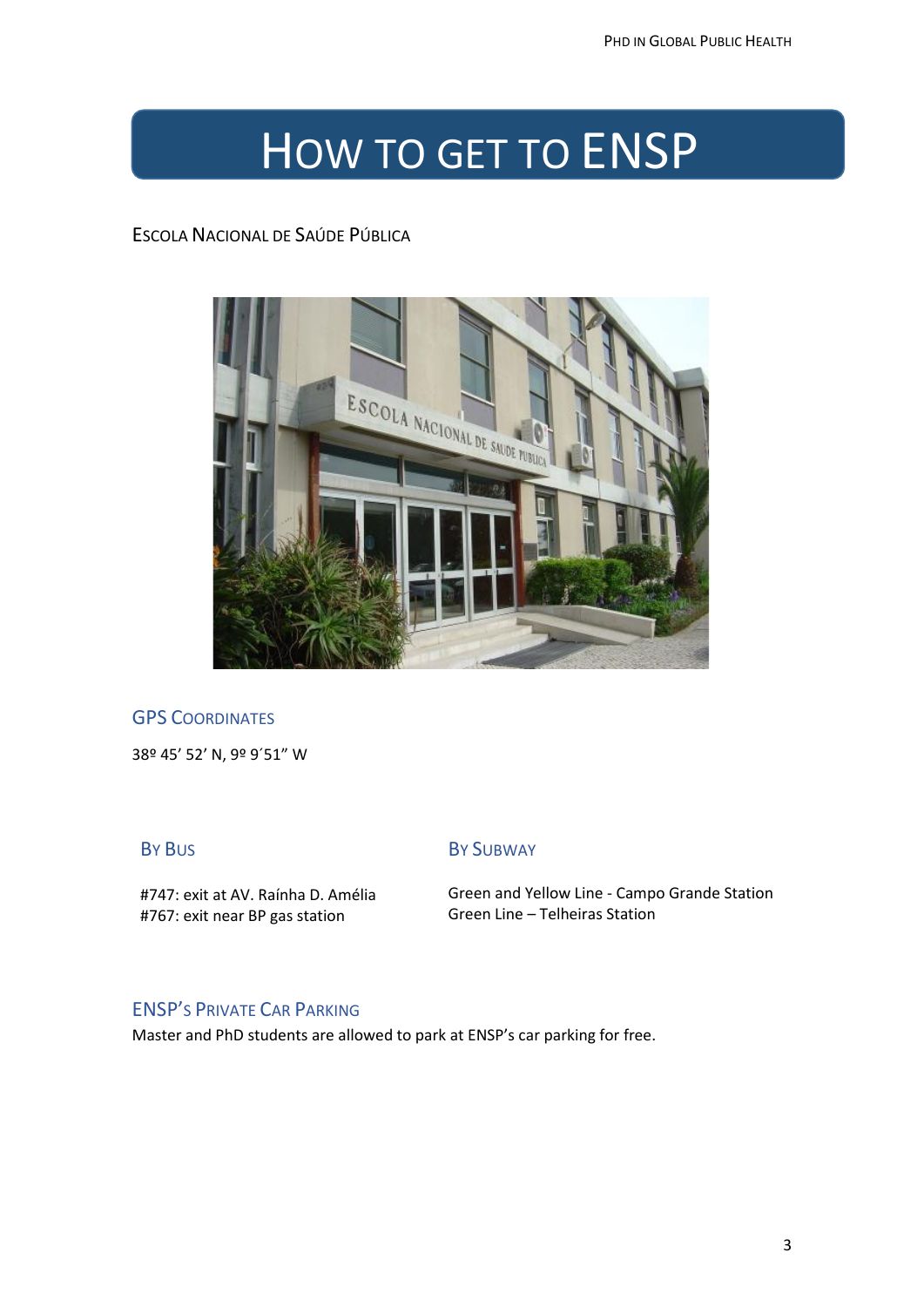### HOW TO GET TO IHMT

INSTITUTO DE HIGIENE E MEDICINA TROPICAL



**GPS COORDINATES** 38º 42' 0.32' N, 9º 9´ 11' W

#### BY BUS

#714: Praça da Figueira - Outurela #727: Areeiro - Restelo #732: Marquês de Pombal - Caselas #751: Campolide - Linda-a-Velha #756: Olaias – Rua da Junqueira #728 (exit at Avenida da Índia): Portela - Restelo

#### BY TRAM

#15: Praça da Figueira - Algés

#### PUBLIC PARKING CAR

Two paid parking cars near IHMT are at public disposal: one underground parking is located right in front of IHMT's entrance and another one is accessible at the Lisbon's Congress Centre (5 minutes' walk from IHMT)

#### IHMT'S PRIVATE CAR PARKING

Master and PhD students are allowed to park at IHMT's car parking upon payment of an annual amount. For the academic year 2014/2015, the car parking cost is 60 euros. Car parking subscription involves completing a form (available at IHMT's website [www.ihmt.unl.pt\)](http://www.ihmt.unl.pt/) and sending it by email to the Academic services [\(secensino@ihmt.unl.pt\)](mailto:secensino@ihmt.unl.pt).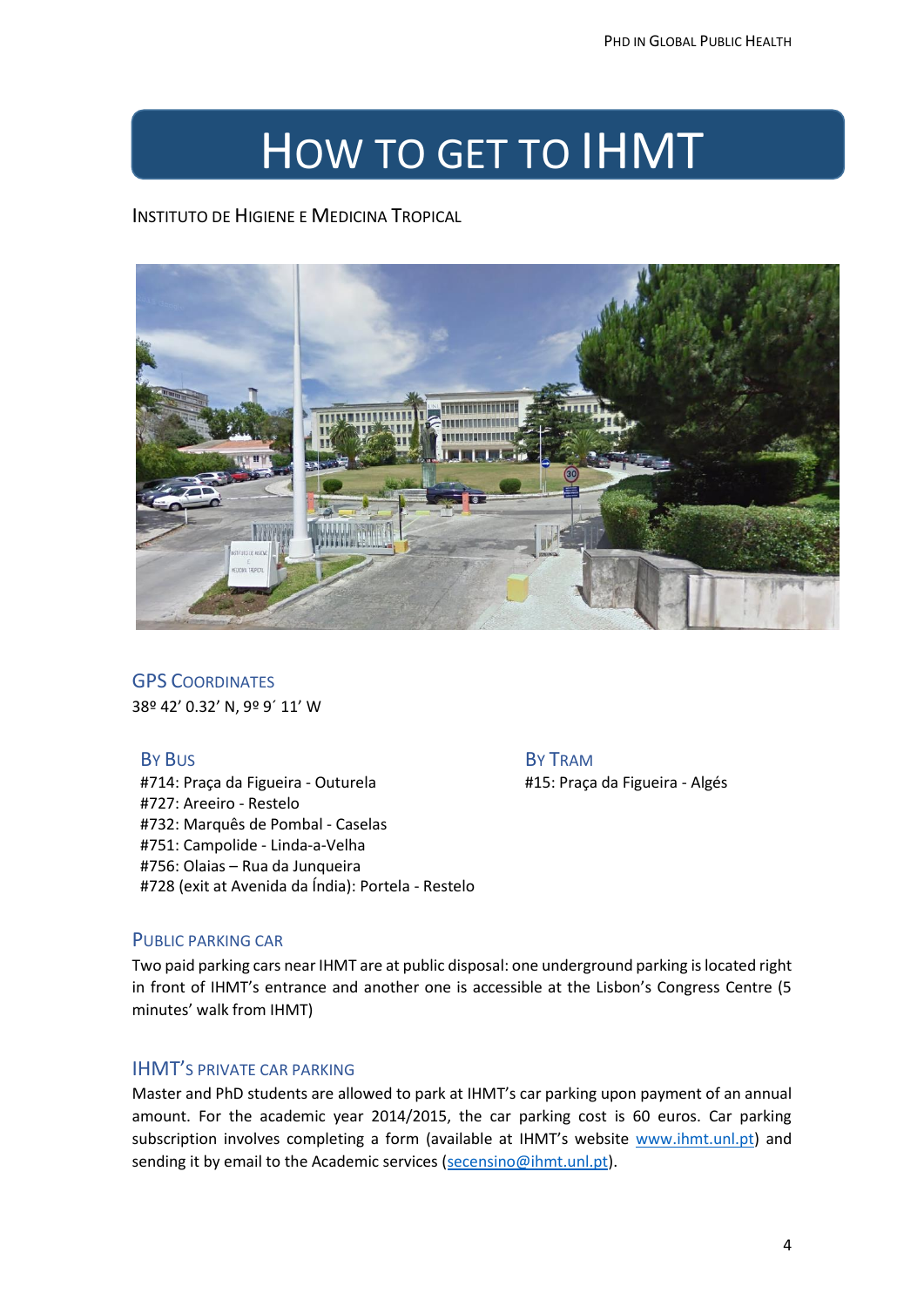## HOW TO GET TO NMS|FCM

#### NOVA MEDICAL SCHOOL | FACULDADE DE CIÊNCIAS MÉDICAS



#### **GPS COORDINATES**

38º 43' 12' N, 9º 8´ 22' W

#### BY BUS

#730: Picheleira (Qta. Lavrado) – Picoas #723: Desterro – Algés #732: Hospital de Santa Maria - Caselas #767: Campo Mártires da Pátria – Estação Damaia #790: Gomes Freire – Príncipe Real – Gomes Freire

#### BY SUBWAY

Blue line: Avenida Station Green Line: Martim Moniz Station

BY TRAM Lavra Lift: Largo da Anunciada – Travessa do Forno / Torel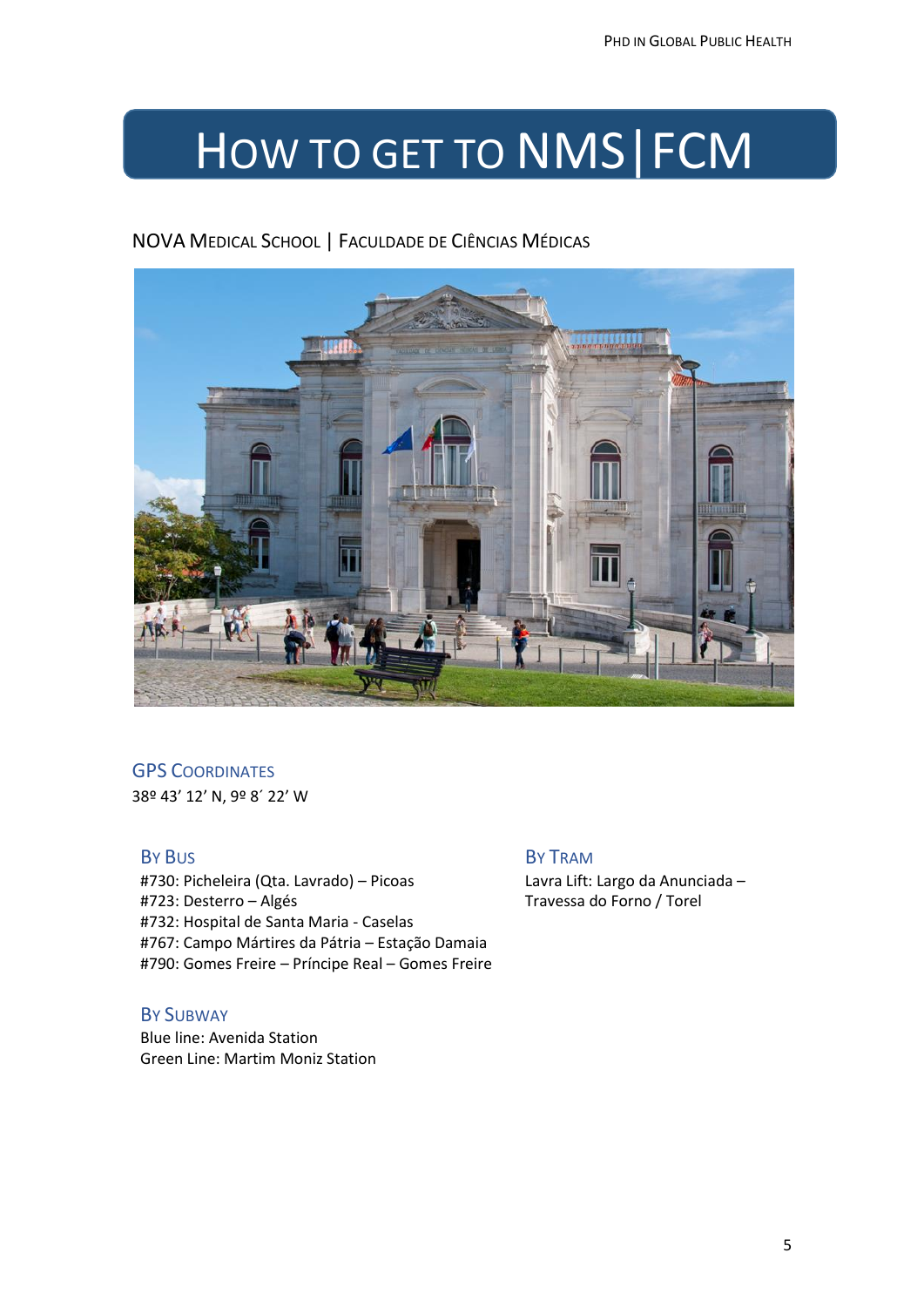### ACCOMMODATION, FOOD SERVICES & SPORTS

#### **ACCOMMODATION**

PhD Global Public Health students have access to affordable accommodation facilities in Lisboa through the Social Services of NOVA University.

Address: Campus Campolide, 1099-032 Lisboa [www.sas.unl.pt](http://www.sas.unl.pt/)

Accommodation Office Coordinator: Drª Emília Inácio Capucho Email: [ecapucho@unl.pt](mailto:ecapucho@unl.pt) or [sasalojamento@unl.pt](mailto:sasalojamento@unl.pt) URL:<http://sas.unl.pt/alojamento/candidaturas> Phone: +351 21 371 56 00

Since the number of available vacancies is insufficient, you can always resort to private rentals (of an apartment or room) or even, for short periods of time, to one of Lisbon's Youth Hostels.

For further information, please go t[o www.pousadasjuventude.pt.](http://www.pousadasjuventude.pt/)

#### FOOD SERVICES

Students have access to al SASNOVA units. For further informations, please go to <http://sas.unl.pt/alimentacao/food-services>

Also there are several inexpensive restaurants near the three Lisbon Schools - 3 to 5 minutes walking distance.

#### **SPORTS**

NOVA´s *Campus* da *Caparica* has an all-sports pitch, two tennis courts, a beach-volleyball court and changing-rooms at the students' disposal. It also has a gym circuit with 1074 meters long and 16 stations.

More information about schedules and prices in: [http://sas.unl.pt/desporto/sport?set\\_language=en](http://sas.unl.pt/desporto/sport?set_language=en)

Students can also use the facilities located at University Stadium of Lisbon. More information at: <http://www.estadio.ulisboa.pt/>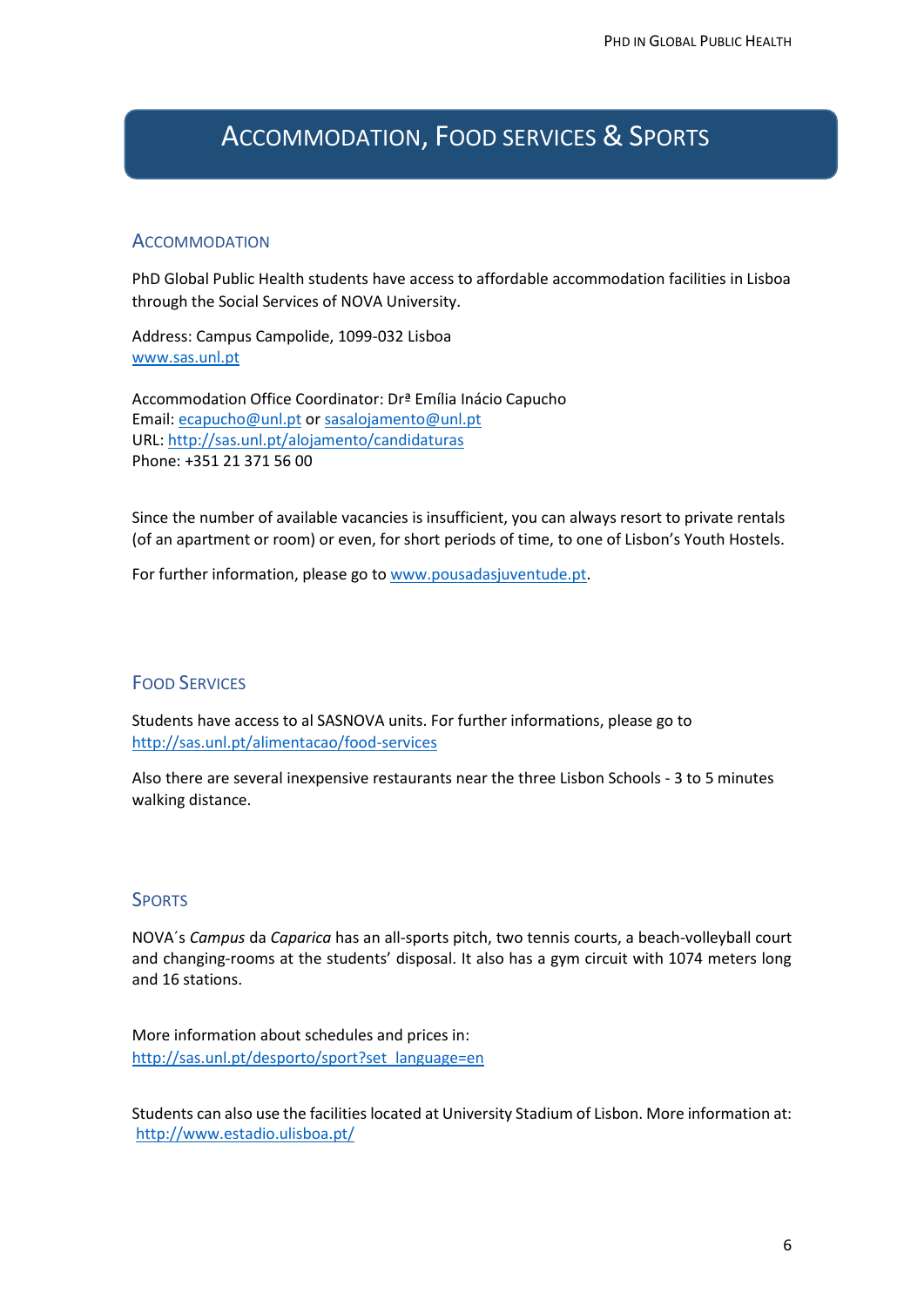### WELCOME TO LISBOA



Lisboa is an illuminated city. The almost constant presence of sunshine and the River Tagus transforms the Portuguese capital into a mirror of a thousand colours - highlighting the city's unique architecture and beauty.

There are so many things to see and do in Lisboa that visitors have access to a wide array of different experiences.

As we walk through Lisboa - whose [history](http://www.visitlisboa.com/Conteudos/Menu-Principal/Lisboa/Historia.aspx?lang=en-GB) spans back thousands of years – we find streets filled with heritage monuments, and characteristic [neighbourhoods](http://www.visitlisboa.com/Conteudos/Menu-Principal/Lisboa/Centro-Historico.aspx?lang=en-GB) where the city first developed and can still be experienced at its most genuine level.

[www.visitlisboa.com](http://www.visitlisboa.com/)